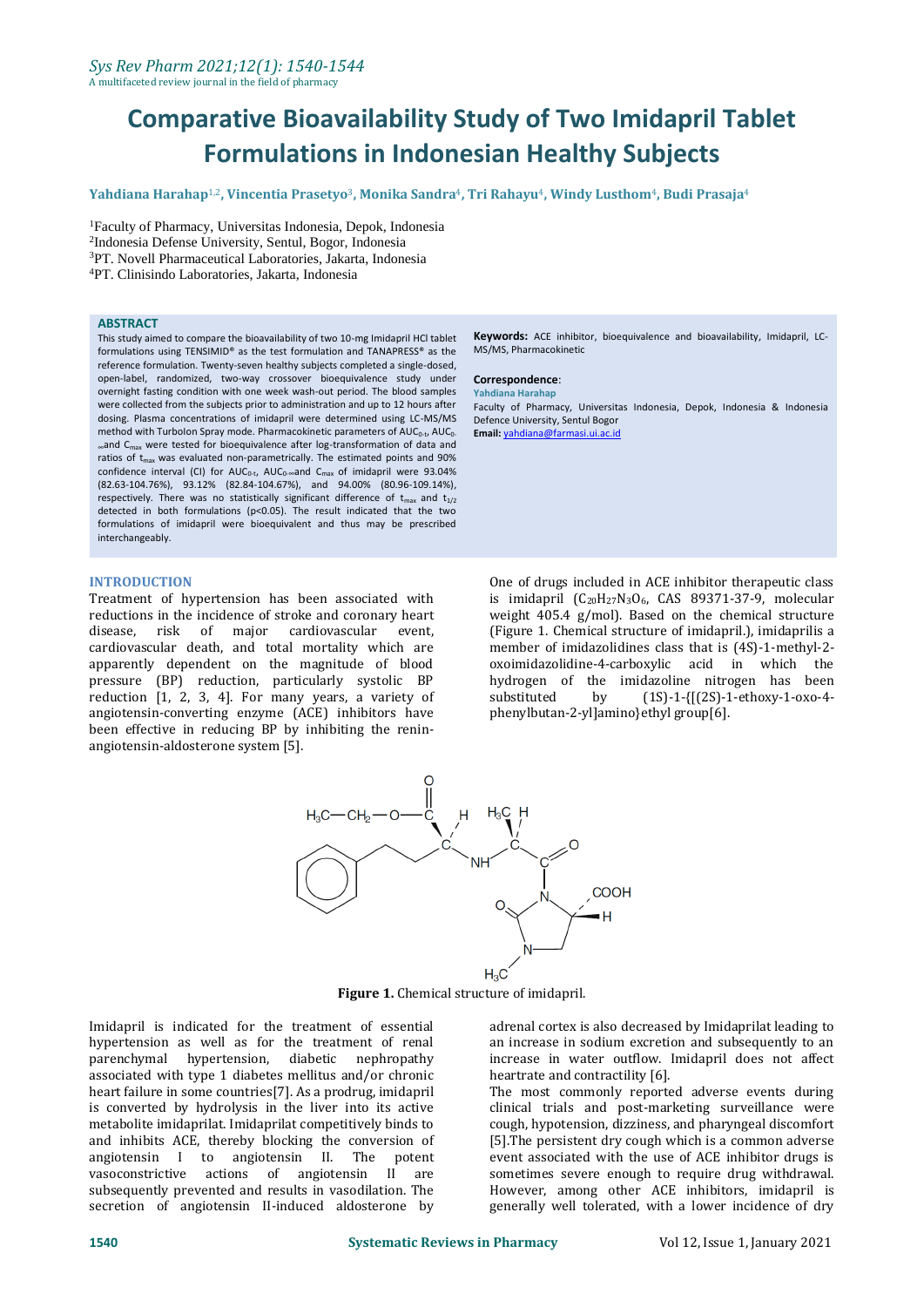cough compared to enalapril or benazepril. In patients whom treatment with an ACE inhibitor, imidapril is considered as a first choice option in the treatment of mild to moderate essential hypertension based on its efficacy and tolerability[5]. In the essential hypertension treatment, once-daily oral imidapril is initiated at 5mg/day. The dosage may be titrated to 10 mg/day or 20 mg/day in some cases depending on efficacy. Dosage adjustment is needed in elderly patients, those with impaired renal or hepatic function, those at an increased risk of first-dose hypotension, and in patients with renal parenchymal hypertension[7]. Like other ACE inhibitor drugs, imidapril may inhibit aldosterone production and decrease secretion of potassium. Therefore, concomitant use of any medications that may increase the potassium levels, like potassium sparing diuretics or potassium supplements, is not recommended. Co-administration imidapril with lithium preparations may increase reabsorption of lithium in the renal tubules and subsequently may become toxic [5].

The absorption of imidapril is significantly reduced when it is administered with high-fat meal. Imidapril is recommended to be taken ≈15 minutes before meal at about the same time of a day[5]. After single oral dose administration of imidapril 2.5-20 mg, Imidapril and imidaprilat reach its peak plasma concentrations  $(C_{\text{max}})$  of 5.8-54.9 ng/mL and 1.2-28.8 ng/mL after median time  $(t_{\text{max}})$  of 2 hours and 5 hours, respectively[5,7]. The respective areas under the imidapril and imidaprilat mean plasma concentration-time curve from 0 to 24 hours (AUC<sub>0-24h</sub>) were 30.2-238.2 ng×h/mL and 18-304.1 ng×h/mL, respectively. It increased linearly in a doserelated manner [7]. The plasma protein binding of imidapril and imidaprilat is 85% and 53%, respectively. Imidapril is absorbed from the gastrointestinal tract in proportionally to dose and is rapidly converted to the active metabolite, imidaprilat. It is also metabolized into three inactive metabolites in the liver. Single dose of imidapril is primarily eliminated through excretion in the urine and faeces with terminal elimination half-life of imidaprilat is ≈24 hours. The absolute bioavailability of imidapril is ≈42% [7].

The present study was conducted to investigate the pharmacokinetic and bioavailability of two imidapril tablet formulations in order to prove the bioequivalence between both formulations.

# **MATERIALS AND METHODS**

## *Subjects and Study Design*

A-single dose, open-label, randomized, two-way crossover study with an overnight fasting and one-week wash-out period was conducted in compliance with the ethical principles of the Declaration of Helsinki for biomedical research involving human volunteers and Good Clinical Practice (GCP). The study protocol was reviewed by the Committee of the Medical Research Ethics of the Faculty of Medicine, University of Indonesia (Jakarta, Indonesia) and was approved by National Agency of Drug and Food Control (Jakarta, Indonesia). All participants signed a written informed consent after they had been informed of the nature and details of the study

in accordance with Indonesian Guidelines for Bioequivalence Studies[8].

Twenty-seven selected Indonesian subjects (16 males, 11 females) participated in this study. Demographic of the subjects are shown in Table 1. [Demographic data for](#page-1-0)  [Imidapril bioequivalence study in 27 volunteers..](#page-1-0) Subjects were selected after passing clinical screening procedures which included physical examination, hematology test (hemoglobin, hematocrit, erythrocyte, leukocyte, mean corpuscular (MC) values, leukocyte differential, platelets count, and Erythrocyte Sedimentation Rate(ESR)), laboratory test (serum Glutamic Oxaloacetic Transaminase (sGOT), serum Glutamic Pyruvic Transaminase (sGPT), alkaline phosphatase, total bilirubin, total protein, albumin, globulin, fasting glucose, total cholesterol, blood urea nitrogen, ureum, and creatinine), urine analysis, serological test (Hepatitis B antigen (HBsAg), Hepatitis C (anti HCV), and HIV (anti-HIV)), drug abuse test, and additional pregnancy test for female subjects. Subjects were excluded if they were smoker, pregnant, had history or condition of hepatic, cardiovascular, cerebrovascular, renal, or gastrointestinal disease, potentially hypersensitive to Imidapril, had history of drug abuse, and donated or lost more than 300 mL of blood within 3 months prior to screening of the study. All subjects were required not to take any drugs for at least two weeks prior to the study until completion of the study. They also refrained from consuming alcohol, caffeine, chocolate, tea or coke-containing beverages at least 48 h before each dosing and until the last blood sampling. Subjects were randomized to one of the two sequences to receive the formulations according to the randomization scheme. The test formulation was TENSIMID® (10-mg Imidapril HCl tablet) manufactured by PT. Novell Pharmaceutical Laboratories (Jakarta, Indonesia) and the reference formulation was TANAPRESS® (10-mg Imidapril HCl tablet) manufactured by PT. Tanabe Indonesia (under license from Mitsubishi Tanabe Pharma Corporation, Japan). Subjects were confined to clinical unit of Clinisindo Laboratories for one night prior to the study to assure the fasting condition (10 h before drug administration), the day of the study, and 24 h after dosing. On the study day, subjects were given one tablet of either product with 240 ml of water. No food was allowed until 4 h after dose administration. Water intake was allowed 1 h before and after dosing. Standard meals were served at 4 h  $(\pm 1163.04 \text{kcal})$  and 11 h  $(\pm 1226.07 \text{kcal})$ , snacks were served at 8 h(±290.83kcal) after drug administration. Total calories were calculated by a nutritionist. Strenuous exercise was not allowed during the sampling days. Blood pressure, heart rate, body temperature and adverse events were monitored during blood sampling. Approximately 5 mL blood samples were collected prior to dosing and at 0.25, 0.5, 0.75, 1, 1.5, 2, 2.5, 3, 4, 5, 6, 8, 10 and 12 h after drug administration in the Li-Heparin collection tubes. The blood plasma was separated and kept frozen at -20°C until analysis. After one-week washout period, subjects returned to Clinisindo Laboratories and the study was repeated in the same manner to complete the crossover design.

**Table 1.** Demographic data for Imidapril bioequivalence study in 27 volunteers.

<span id="page-1-0"></span>

| .             |                 |           |
|---------------|-----------------|-----------|
|               | Mean $(\pm SD)$ | Range     |
| Age (years)   | $34.9 \pm 9.0$  | 19-51     |
| Weight (kg)   | $59.6 \pm 8.6$  | 45-70     |
| Height (cm)   | $162.3 \pm 8.4$ | 148-181   |
| BMI $(kg/m2)$ | $22.5 \pm 2.0$  | 18.0-24.9 |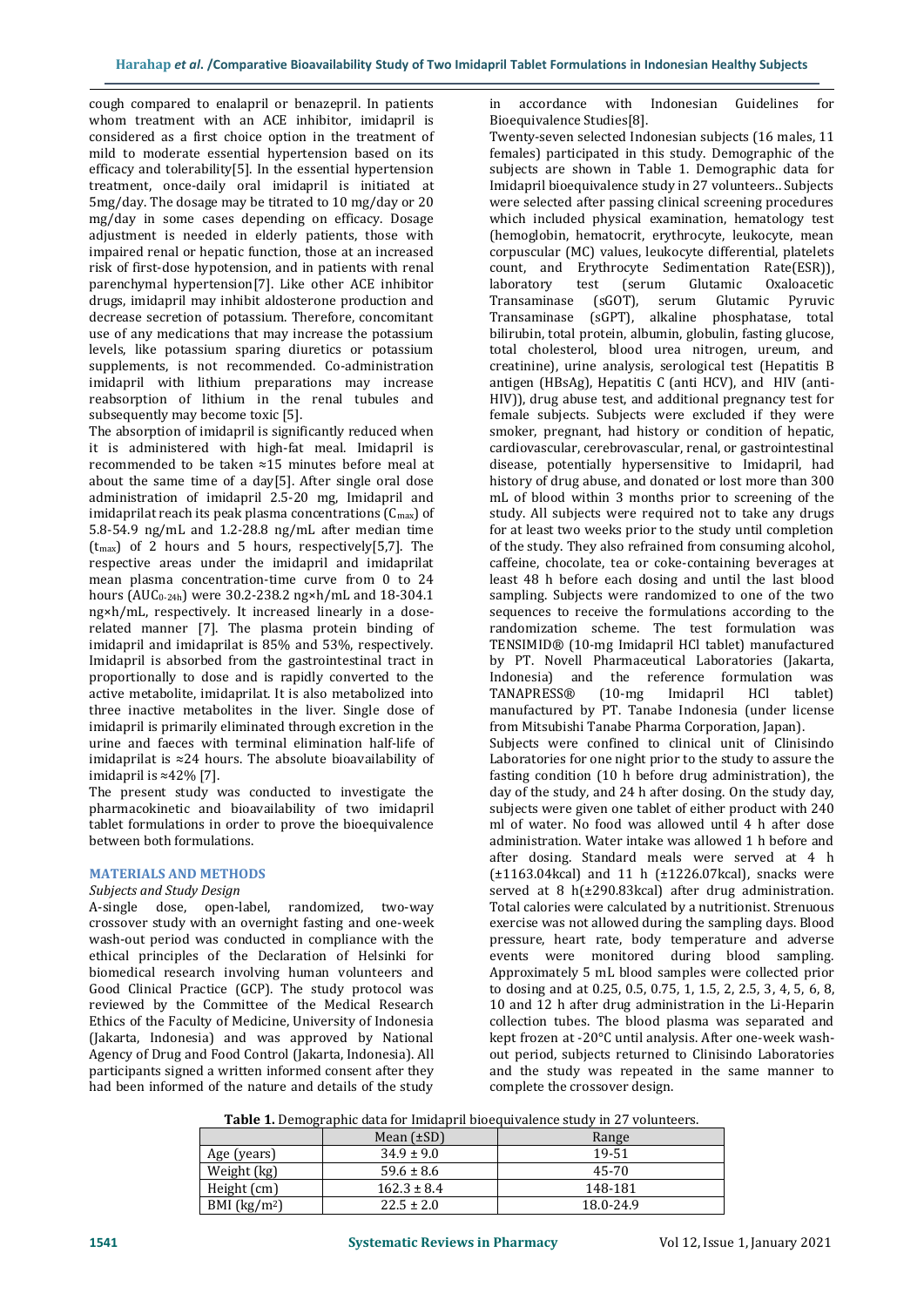#### *Analytical Method*

The plasma concentration of imidapril was determined using LC-MS/MS method with TurboIon Spray mode. Perindopril (CAS 107133-36-8, MW 368.468) was used as the internal standard. The assay method has been already validated in terms of selectivity, sensitivity, linearity, precision and accuracy, recovery, stability, matrix effect, and carry-over; and has been also verified before being used in the study according to Guideline on Bioanalytical Method Validation, European Medicines Agency 2011[9]. Briefly, the plasma samples (300 µL) were added with the internal standard. After mixing, 600 μL of methanol was added. Subsequently, the mixture was vortex-mixed for 30 seconds and centrifuged at 3000 rpm for 10 minutes. The supernatant  $(200 \mu L)$  was transferred into vial and added with 800 μL of methanol-water (1:1) and vortexmixed for 5 seconds. The aliquot  $(5 \mu L)$  was injected into the LC MS/MS system.

The analytical separation was performed on a Synergi™ 4µm, Polar-RP-80Å, 50 x 2.0 mm, 4 µm column (Phenomenex®, Torrance, CA, USA) preceded by a AQ C18, 4 x 2.0 mm guard column (Phenomenex®, Torrance, CA, USA). Mobile phase was 0.1% formic acid in water and 0.1% formic acid in acetonitrile set as gradient. Flow rate used was 0.6 mL/min. Column temperature was maintained at 40°C. Multiple Reaction Monitoring (MRM) in positive ion mode was used to monitor transitions at m/z 406.140 → 234.100 and m/z 369.172 → 172.100 for Imidapril and the IS, respectively.

## *Safety Evaluation*

Analysis of safety-related data was considered usingcommon adverse events, which occurred after initiation ofthe study and supported by detailed tabulation and analysis.

## *Pharmacokinetic and Statistical Analysis*

The bioequivalence evaluation was determined using parameters of  $AUC_{0-t}$ ,  $AUC_{0-\infty}$ , and  $C_{\text{max}}$ . The  $AUC_{0-}$ <sup>t</sup>truncated was calculated using the trapezoidal rule as the extent of absorption. The  $AUC_0$ - $\infty$ values were calculated by adding the quotient of  $C_t$  (estimated last plasma concentration) and the appropriate Kel (elimination rate constant) to the corresponding  $AUC_{0-t}$ , that was  $AUC_0$ -∞=  $AUC_{0-t}$  +Ct/Kel. Kel was calculated by least-squares regression from the data of at least 4 nonzero observations (or 3, if it is not possible) during the terminal elimination phase. The maximum plasma concentration (Cmax) and the time to reach maximum plasma concentration  $(t_{\text{max}})$  were obtained by observing of the individual imidapril plasma concentration time data and were used as a measurement of absorption rate. The t<sub>max</sub> and the apparent elimination half-life  $(t_{1/2})$ would be analyzed as additional evaluation. The  $t_{1/2}$  of Imidapril was calculated by using the equation of  $t_{1/2}$  =  $(ln2)/K_{el}$ .

90% Confidence Interval (CI) of the geometric mean ratio Test/Reference  $(T/R)$  for AUC<sub>0-t</sub>, AUC<sub>0-∞</sub>, and C<sub>max</sub> were calculated assuming a multiplicative model and Analysis of Variance (ANOVA) was applied using the respective logarithmic-transformed data. The accepted bioequivalence range for the parameters was 80.00- 125.00%[8, 10]. For  $t_{1/2}$ , data would be analyzed for normality of data distribution prior to statistical calculation.  $T_{1/2}$  would becalculated without logarithmictransformed data using paired t-test (parametric method) if it wasnormally distributed or using Wilcoxon Signed rank test (non-parametric method) if itwas not normally distributed. T<sub>max</sub> was analyzed by nonparametric method using Wilcoxon signed rank test without logarithmic transformation. Statistical analysis was performed using EquivTest® version 2.0 (Statistical Solution, Cork, Ireland) and SAS® version 9.1 (SAS Institute Inc., Cary, NC).

#### **RESULTS AND DISCUSSION**

#### *Bioanalytical Method Validation*

The best linear fit and least-squares residual for the calibration curve were achieved with  $1/x^2$  weighing factor. The peak-area ratios between imidapril and the internal standard were linear over the within the concentration range of 0.2002-80.08 ng/mL and was created at the following concentration of 0.2002, 0.4004, 1.001, 2.002, 5.005, 10.01, 20.02, 40.04, and 80.08 ng/mL. The limit of quantification (LOQ) of imidapril was established at 0.2002 ng/mL and the precision and accuracy at the LOQ were 11.38% and –(17.48)-11.49%, respectively. Table 2. [Precision and accuracy of the](#page-2-0)  [method.](#page-2-0) summarizes the precision and accuracy of the quality control samples during pre-study validation.

<span id="page-2-0"></span>

| <b>Table 2.</b> I recision and accuracy of the inethou. |                  |            |                   |                  |            |                    |
|---------------------------------------------------------|------------------|------------|-------------------|------------------|------------|--------------------|
| Concentrations                                          | Intra-batch CV   |            |                   | Inter-batch CV   |            |                    |
| (ng/mL)                                                 | Mean $\pm$ SD    | <b>RSD</b> | % defference      | Mean $\pm$ SD    | <b>RSD</b> | % defference       |
|                                                         | (ng/mL)          | (%)        |                   | (ng/mL)          | (%)        |                    |
| 0.60                                                    | $0.59 \pm 0.05$  | 8.40       | $-(12.96) - 8.60$ | $0.60 \pm 0.04$  | 7.04       | $-(2.52) - 3.75$   |
| 32.06                                                   | $31.20 \pm 0.72$ | 2.30       | $-(4.62) - 1.06$  | $31.11 \pm 0.70$ | 2.24       | $-(3.20) - (2.69)$ |
| 64.13                                                   | $60.87 \pm 3.31$ | 5.44       | $-(9.71) - 3.74$  | $61.05 \pm 2.31$ | 3.79       | $-(5.29) - (4.02)$ |

**Table 2.** Precision and accuracy of the method.

The mean recoveries of imidapril at low, medium, and high concentration were 92.40%, 94.42%, and 93.45%, respectively. The mean recovery of the IS was 99.87%. Matrix effect of human plasma on ionization efficiency was assessed by comparing the peak response of 6 determinations in low and high concentrations spiked in extracted drug-free human plasma samples with that of neat standards at corresponding concentration. The same evaluation was also performed for the IS. The coefficient variation (CV) of the IS-normalized matrix factor calculated from the 6 lots of matrix of low and high concentrations were 8.84% and 3.97%, respectively. Percent interference in the blank sample was found not more than 20% and 5% for imidapril and the IS,

respectively, indicating that there was no carry-over effect during validation. The stability study showed that imidapril in human plasma was stable at room temperature for 6 hours, at -20°C for 61 days, and after 3 freeze-thaw cycles. The autosampler stability showed that imidapril was stable for 26 hours.

# *Clinical Observation*

Both formulations of imidapril were well tolerated at the administered dose and no significant adverse clinical events were observed. All subjects experienced in total of 31 adverse events during the study. All the adverse events were mild, and the subjects recovered without using any medications. There were no serious adverse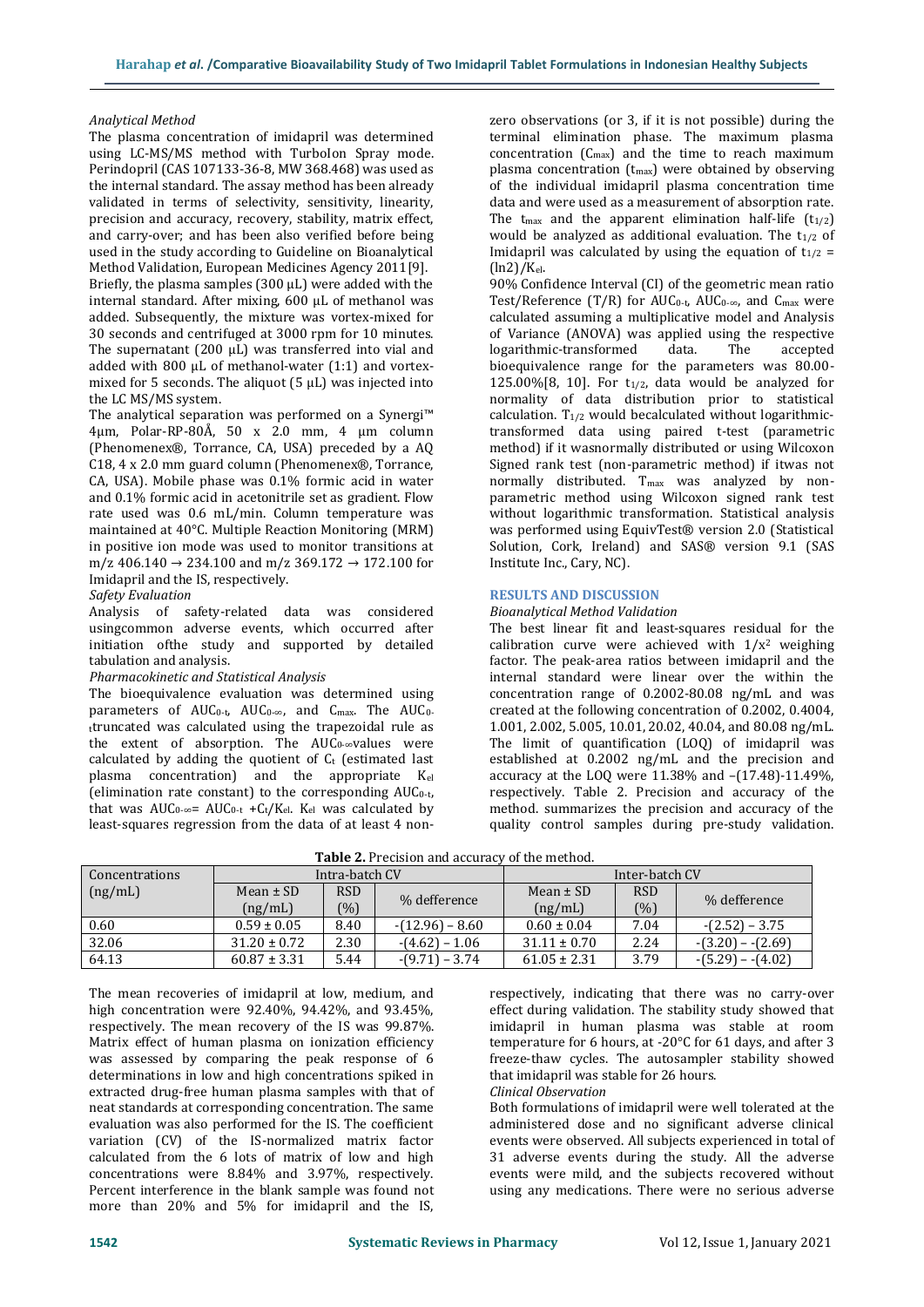<span id="page-3-0"></span>events. The disposition of adverse events is shown in Table 3. [Disposition of adverse events.](#page-3-0)

| Casual relation to<br>study drug | Events             | Test<br>Formulation | Reference<br>Formulation | Total |
|----------------------------------|--------------------|---------------------|--------------------------|-------|
| Related                          | Somnolence         |                     |                          |       |
|                                  | Hypotension        |                     |                          |       |
|                                  | <b>Dizziness</b>   |                     |                          |       |
| Probable                         | <b>Bradycardia</b> |                     |                          |       |
| Unrelated                        | Hypertension       |                     |                          |       |
|                                  | <b>Bradycardia</b> |                     |                          |       |
| Total                            |                    | 15                  | 16                       |       |
|                                  |                    |                     |                          |       |

**Table 3.** Disposition of adverse events

# *Pharmacokinetic and Statistical Evaluation*

A total of twenty-eight subjects were enrolled in the study. One subject withdrew the consent before period I due to personal reasons. Thus, a total of twenty-seven subjects were available for pharmacokinetic evaluation. The imidapril mean plasma concentration-time profiles are presented in Figure 2. [Mean plasma concentration](#page-3-1)[time profiles of imidapril after a single dose of 10-mg](#page-3-1)  imidapril [tablet formulations in 27 subjects..](#page-3-1)



<span id="page-3-1"></span>**Figure 2.** Mean plasma concentration-time profiles of imidapril after a single dose of 10-mg imidapril tablet formulations in 27 subjects.

Descriptive statistics of the pharmacokinetic parameters of imidapril test and reference formulations are summarized in Table 4. [Pharmacokinetic parameters of](#page-3-2)  [imidapril after administration of two tablet formulations](#page-3-2) 

[in 27 subjects.,](#page-3-2) where geometric and range values for the parameters of AUC<sub>0-t</sub>, AUC<sub>0-∞</sub>, C<sub>max</sub>, and t<sub>1/2</sub> and median and range value for the parameter of t<sub>max</sub> obtained for both formulations are presented.

<span id="page-3-2"></span>**Table 4.** Pharmacokinetic parameters of imidapril after administration of two tablet formulations in 27 subjects.

| Parameters                        | <b>Test Formulation</b> |              | Reference Formulation |              |  |
|-----------------------------------|-------------------------|--------------|-----------------------|--------------|--|
|                                   | Mean $\pm$ SD           | Range        | Mean $\pm$ SD         | Range        |  |
| $AUC_{0-12h}$ (ng $\times h$ /mL) | $156.23 \pm 59.11$      | 58.36-293.24 | $169.61 \pm 67.41$    | 66.78-320.45 |  |
| $AUC_{0-\infty}(ng\times h/mL)$   | $157.81 \pm 59.32$      | 58.90-294.27 | $171.20 \pm 67.75$    | 67.28-321.87 |  |
| $C_{\text{max}}$ (ng/mL)          | $44.31 \pm 21.04$       | 12.20-102.77 | $48.08 \pm 24.29$     | 16.88-118.22 |  |
| $t_{1/2}$ (h)                     | $1.66 \pm 0.32$         | 1.22-2.58    | $1.60 \pm 0.23$       | 1.26-2.11    |  |
| $t_{\text{max}}(h)$               | $2.00 \pm 0.51$         | 1.00-3.00    | $2.00 \pm 0.39$       | 1.00-2.50    |  |

The obtained mean values for test and reference formulations were 156.23 ng×h/mL and 169.61 ng×h/mL for AUC0-12h, 157.81 ng×h/mL and 171.20 ng×h/mL for AUC0-∞,44.31 ng/mL and 48.08 ng/mL for Cmax, and 1.66 hours and 1.60 hours for  $t_{1/2}$ , respectively. The  $t_{\text{max}}$ median value for both formulations was 2 hours.

In this study,  $AUC_{0-12h}$ ,  $AUC_{0-\infty}$ , and  $C_{\text{max}}$  were defined as the primary parameters in order to assess bioequivalence conclusion between both formulations. The results of bioequivalence statistical analysis of imidapril are presented in Table 5. [Statistical evaluation and intra](#page-4-0)[subject CV of imidapril..](#page-4-0) The 90% CI for the ratio of T/R ranged from 83.63-104.76% with 93.04%-point estimate for AUC0-12h, 82.84-104.67% with 93.12%-point estimate for  $AUC_0$ -∞, and 80.96-109.14% with 94.00-point estimate for Cmax. The result of the statistical evaluation for the 90% CI of the primary parameters were all within the bioequivalence acceptance limit of 80-125%.